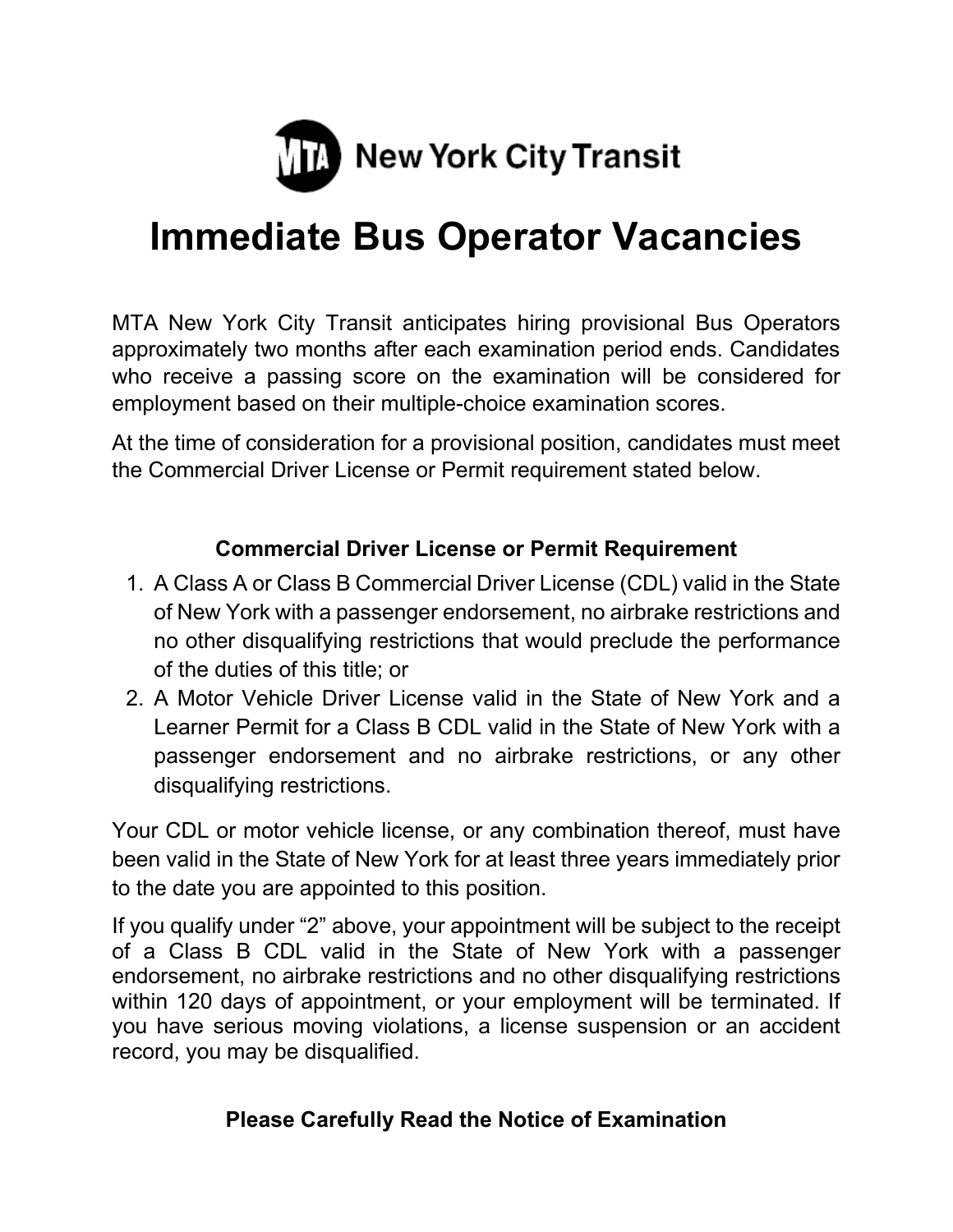

# **Notice of Examination**

# **Bus Operator,**

# **Exam Nos. 2611, 2612, 2613, 2614, 3600 and 3601**

**Application Fee: Type of Test:** 

\$68.00 Multiple-Choice Test

# **APPLICATION AND TEST SCHEDULE**

Periodic application periods and testing will be held as shown in the table below to meet the anticipated hiring needs of the agency.

#### **WHEN TO APPLY**

| Exam No. | <b>Application Period</b>       | <b>Multiple-Choice Test Date</b>        |
|----------|---------------------------------|-----------------------------------------|
| 2611     | March 1, 2022- March 31, 2022   | Expected to begin April 18, 2022        |
| 2612     | April 1, 2022- April 30, 2022   | Expected to begin May 16, 2022          |
| 2613     | May 2, 2022- May 31, 2022       | Expected to begin June 20, 2022         |
| 2614     | June 1, 2022- June 30, 2022     | Expected to begin July 18, 2022         |
| 3600     | July 1, 2022- July 31, 2022     | Expected to begin August 15,<br>2022    |
| 3601     | August 1, 2022- August 31, 2022 | Expected to begin September<br>19, 2022 |

(Continued)

**READ CAREFULLY AND SAVE FOR FUTURE REFERENCE**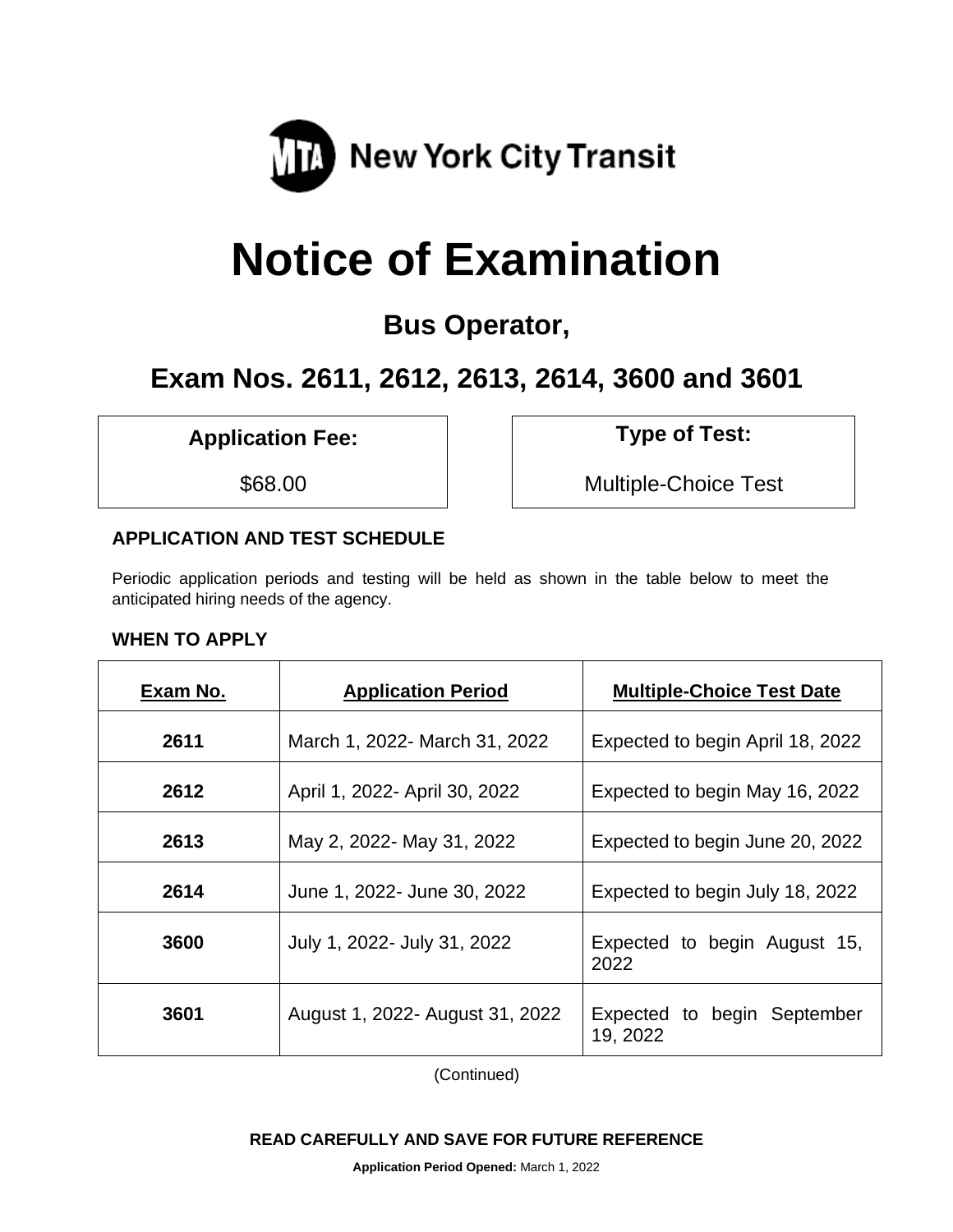#### **WHEN TO APPLY**(Continued)

You may apply for more than one exam listed above. You cannot, however, apply for the same exam more than one time. If you submit multiple applications for the same exam you will only be tested one time for that exam and your additional application fee(s) will not be refunded.

#### **JOB DESCRIPTION**

**Bus Operators,** under general supervision, safely and efficiently operate an MTA New York City Transit bus transporting passengers along an assigned route while adhering to a schedule, New York City traffic regulations, New York State laws, and MTA New York City Transit rules and regulations. They ensure the proper payment of fares; issue and collect transfers; ensure the safety of passengers; ensure the safety and security of the assigned bus; perform pre-trip and post-trip inspections; complete various reports; and perform related work.

Some of the physical activities performed by Bus Operators and environmental conditions experienced are: working outdoors in all weather conditions; communicating with customers; walking up and down stairways and ramps; avoiding hazards in depots; hearing horns, buzzers, and verbal warnings; distinguishing colored lights; seeing and anticipating traffic hazards at a distance and in all directions; making visual inspections of buses; sitting for long periods of time; operating a wheelchair lift; and climbing into and out of an Operator's seat.

**Special Working Conditions**: Bus Operators may be required to work various shifts including nights, Saturdays, Sundays and holidays.

(This brief description does not include all of the duties of this position.)

# **SALARY AND BENEFITS**

The current minimum salary for Bus Operator is \$25.49 per hour for a 40-hour week increasing to \$36.42 per hour in the sixth year of service. These rates are subject to change. The benefits of this position include, but are not limited to, night and weekend salary differentials, paid holidays, vacation and sick leave, a comprehensive medical plan and a pension plan.

# **HOW TO QUALIFY**

There are no formal education or experience requirements for this position.

#### **REQUIREMENTS TO BE APPOINTED**

**Vaccination Requirement**: As of November 14, 2021, MTA New York City Transit is requiring all new hires to be fully vaccinated against Covid-19. "Fully vaccinated" means having received both doses of a 2-dose vaccine and two weeks have elapsed since the second dose, or having received 1 dose of a 1-dose vaccine and two weeks have elapsed since the dose.

You can request a medical or religious accommodation from this requirement by forwarding your requests to [Workforce.Relations@nyct.com.](mailto:Workforce.Relations@nyct.com) To contact us by phone, call 347-643- 8209.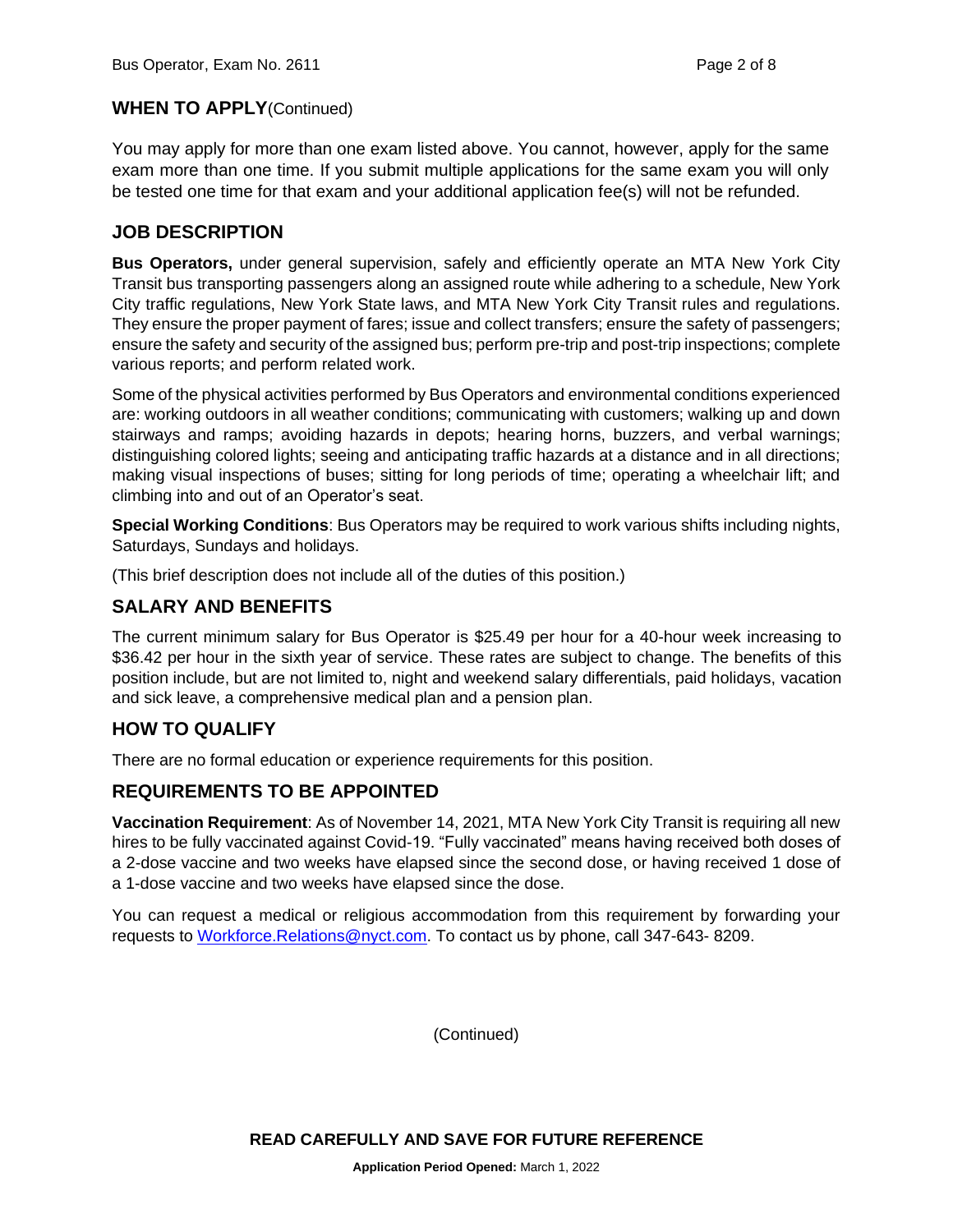#### **REQUIREMENTS TO BE APPOINTED** (Continued)

**Driver License Requirement:** At the time of appointment, you must possess a motor vehicle driver license valid in the State of New York for at least three years immediately prior to the date you are appointed to this position. Additionally, you must have either:

1. A Class A or Class B Commercial Driver License (CDL) valid in the State of New York with a passenger endorsement and no restrictions that would preclude the performance of Bus Operator work; or

2. A Learner's Permit for a Class B Commercial Driver License (CDL) valid in the State of New York with a passenger endorsement and no restrictions that would preclude the performance of Bus Operator work.

If you are appointed under "2" above, your appointment will be subject to the receipt of a Class B CDL valid in the State of New York with a passenger endorsement and no disqualifying restrictions at the end of the training program in bus operation, or your employment will be terminated. If you have serious moving violations, a license suspension or an accident record, you may be disqualified.

The Class A or Class B CDL valid in the State of New York with a passenger endorsement and no restrictions must be maintained for the duration of your employment in the title. Such license and/or Learner's Permit must not include any restrictions which would preclude the performance of Bus Operator work.

**Commercial Motor Vehicle Driving Experience in the Military or New York National Guard**: If you are an active member or former member (discharged in the past year) of the military or New York National Guard and have experience driving a Commercial Motor Vehicle in the military or New York National Guard, you may be eligible for a waiver of the New York State commercial driving skills test through the New York State Department of Motor Vehicles. If you believe that you may be eligible for this waiver, you must apply for the waiver through the New York State Department of Motor Vehicles.

**Medical Requirement:** Medical guidelines have been established for the position of Bus Operator. You will be examined to determine whether you can perform the essential functions of the position. Where appropriate, a reasonable accommodation will be provided for a person with a disability to enable such person to perform the essential functions of the job.

**Drug Screening Requirement:** You must pass a drug screening in order to be appointed, and if appointed, you will be subject to random drug and alcohol tests for the duration of your employment. Additionally, if you have tested positive on a drug or alcohol test or had a refusal to test during preemployment or while employed by a Federal DOT-regulated employer during the applicable period, you must have completed the Substance Abuse Professional (SAP) evaluation, referral and education/treatment process required by federal law in order to be appointed to this safety-sensitive position.

**Residency:** New York City residency is not required for this position.

**English Requirement:** You must be able to understand and be understood in English to perform the duties and responsibilities of the position.

**Proof of Identity:** Under the Immigration Reform and Control Act of 1986, you must be able to prove your identity and your right to obtain employment in the United States prior to employment with MTA New York City Transit.

**READ CAREFULLY AND SAVE FOR FUTURE REFERENCE**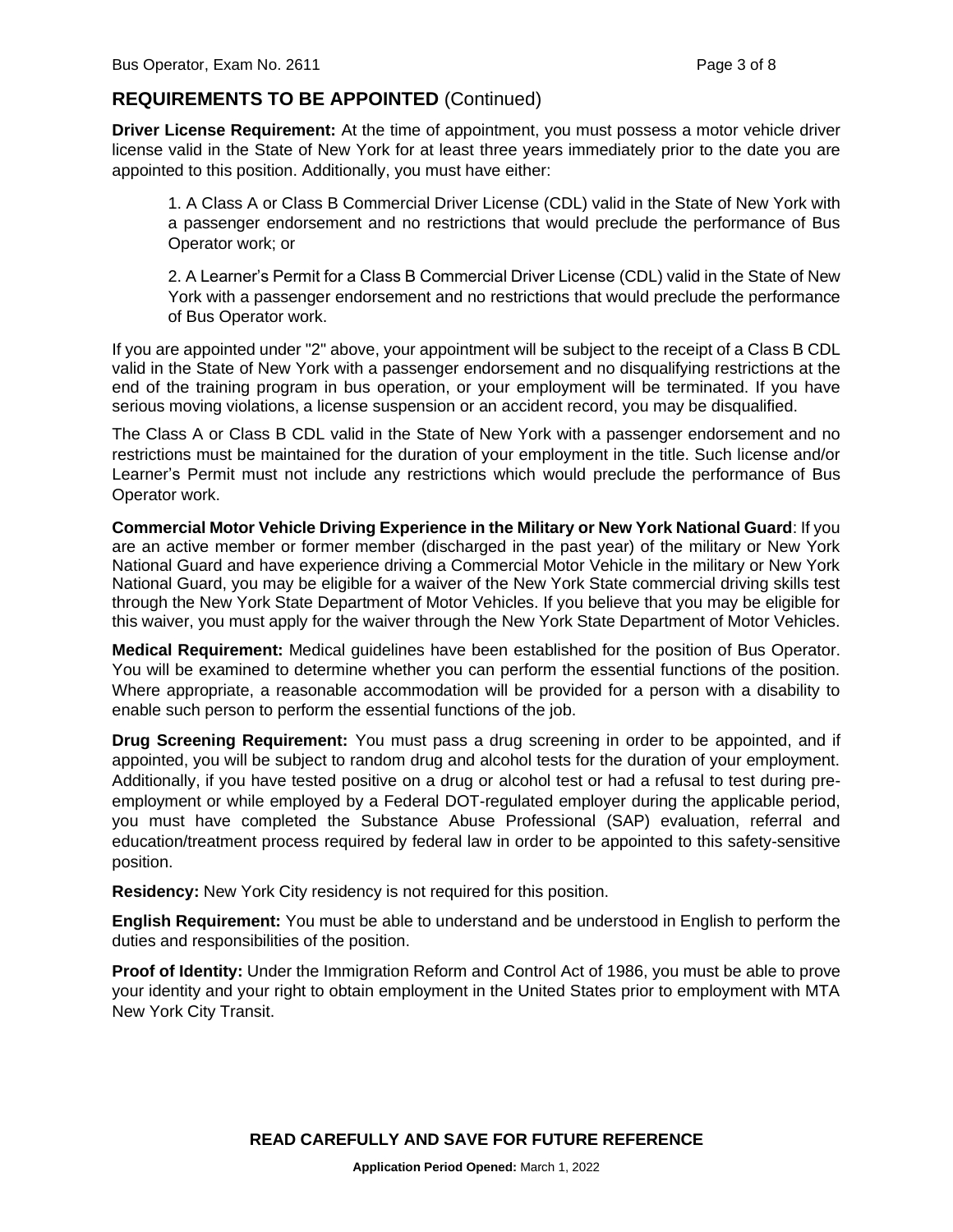### **HOW TO OBTAIN AN APPLICATION**

During the application period, you may apply online for this examination (see the Online Applications sub-section below). Or, if you are unable to apply online, you may obtain an electronic copy of the mail-in application package for this examination by emailing a request to [examsunit@nyct.com](mailto:examsunit@nyct.com) during the application period. The MTA Exam Information Center, located in the lobby of 180 Livingston Street, Brooklyn, NY 11201, is currently closed. If you believe you have a special circumstance (e.g., a disability, military duty) that prevents you from applying as instructed below, please refer to the Special Circumstances Guide referenced in the "Special Arrangements" section below.

#### **HOW TO SUBMIT AN APPLICATION**

You must submit an application during the application period, and applications will **not** be accepted in person. Applicants who apply online and wish to request a Fee Waiver **must** only complete the Online Applications Steps 1 through 4 below.

#### **Online Applications:**

- 1. If you are not an active MTA employee, apply using [www.mymta.info/exams](http://www.mymta.info/exams) by the last day of the application period (Active MTA employees can apply using the "BSC" employee portal at [www.mymta.info\)](http://www.mymta.info/). Note: The application system may not function properly with mobile devices or tablets. For best results when applying, please use the latest version of Internet Explorer, open a new window, and avoid having multiple tabs open in the same window.
- 2. To apply, log into your existing account, or create an account if you do not yet have one.
- 3. Follow the steps to submit an application.
- 4. A confirmation number will appear on the same page after submitting your application (Save this number for future reference).

**IMPORTANT:** If you are requesting a fee waiver, you should not complete Steps 5, 6, or 7 below. Instead, on the first weekday two weeks after the application period deadline for the exam number you applied for, send your documentation supporting your fee waiver request by mail to Bus Operator, Exam Nos. 2611, 2612, 2613, 2614, 3600 and 3601, MTA NYC Transit, 180 Livingston Street, Room 4070, Brooklyn, NY 11201. You must include your full name, last 4 digits of your Social Security Number (SSN), your Applicant ID Number (if known), your online application confirmation number, and the exam title and number with your request. For fee waiver request documentation requirements, please refer to the Fee Waiver Request Guide, which is accessible online at [http://web.mta.info/nyct/hr/forms\\_instructions.htm](http://web.mta.info/nyct/hr/forms_instructions.htm) and will be attached to this Notice of Examination during the application period.

- 5. Below the confirmation number, a Pay Examination Fee button will appear for you to click to open the payment page.
- 6. A major credit card or a bank card associated with a bank account must be used when paying the application fee, and this fee will appear on your credit or bank card statement as "MTA NYCT Exam Fee." Note: Disputing the application fee could result in removal from this examination, and it might affect your ability to apply online for any future examinations.
- 7. You will be sent a confirmation email after you submit payment for the application fee (Save this email for future reference).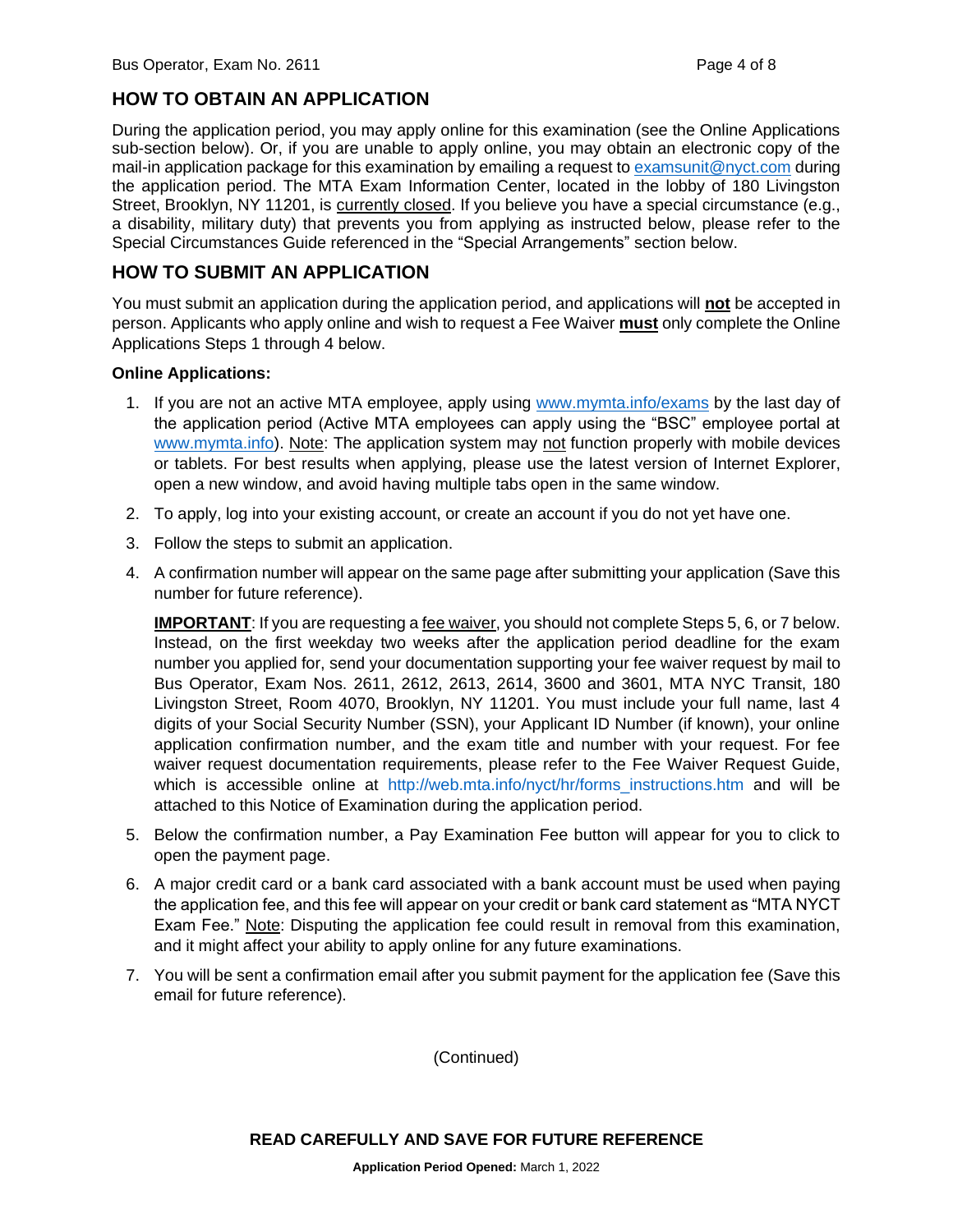#### **HOW TO SUBMIT AN APPLICATION** (Continued)

Note: If you have trouble paying the application fee after submitting your online application, please visit [http://web.mta.info/nyct/hr/forms\\_instructions.htm](http://web.mta.info/nyct/hr/forms_instructions.htm) to access the Online Payment Tutorial.

**IMPORTANT**: Your application submission confirms that you have read this Notice of Examination, including any dates and the requirements.

**Application Fee**: This fee is generally not refundable. Under special circumstances, you may be entitled to a refund. Please refer to the Department of Citywide Administrative Services ("DCAS") General Exam Regulation E.3.4 to determine if you are entitled to a refund. Please visit [http://web.mta.info/nyct/hr/forms\\_instructions.htm](http://web.mta.info/nyct/hr/forms_instructions.htm) to access the DCAS General Exam Regulations online. Application fee refund requests, along with any relevant supporting documentation, should be emailed to [examsmakeups@nyct.com](mailto:examsmakeups@nyct.com) or mailed to the address in the "Correspondence" section below.

#### **ADMISSION LETTER**

An Admission Letter will be mailed to you at least 10 days before the first date of the multiple-choice test for the exam number you applied for. If you do not receive an Admission Letter at least 4 days before this date, you **must** email a request for a duplicate Admission Letter to [examsunit@nyct.com.](mailto:examsunit@nyct.com) A paper copy of the Admission Letter is your ticket for admission to the test.

Applicants **must** keep their mailing address **up to date**. Please refer to the "Correspondence" section below for instructions on how to update your address and other contact information.

#### **THE TEST**

You will be given a multiple-choice test. A score of at least 70% is required to pass this test. Your score on this test will determine your place on the eligible list.

You will be randomly assigned to a test date and location that corresponds with the application period in which you applied. You cannot request that your scheduled test date or location be changed, unless you meet the conditions in the "Special Arrangements" section below.

Veterans' or Disabled Veterans' Credit will be granted only to eligible passing candidates who request that they be applied. Veterans' or Disabled Veterans' Credit should be requested at the time of application but **must** be requested before the date the eligible list is established. Claims for Veterans' or Disabled Veterans' Credit cannot be made once the eligible list is established.

The multiple-choice test may include questions that require the use of any of the following abilities:

**Written Comprehension** – The ability to understand written sentences or paragraphs. Example: Understanding written bulletins released by MTA New York City Transit.

**Written Expression** – The ability to use English words or sentences in writing so others will understand. Example: Writing incident reports regarding unusual occurrences.

**Short Term Memorization** – The ability to remember information, such as work assignments, rules, and procedures immediately after hearing them. Example: Remembering the bus route detour immediately after the detour was stated by the dispatcher over the two-way radio.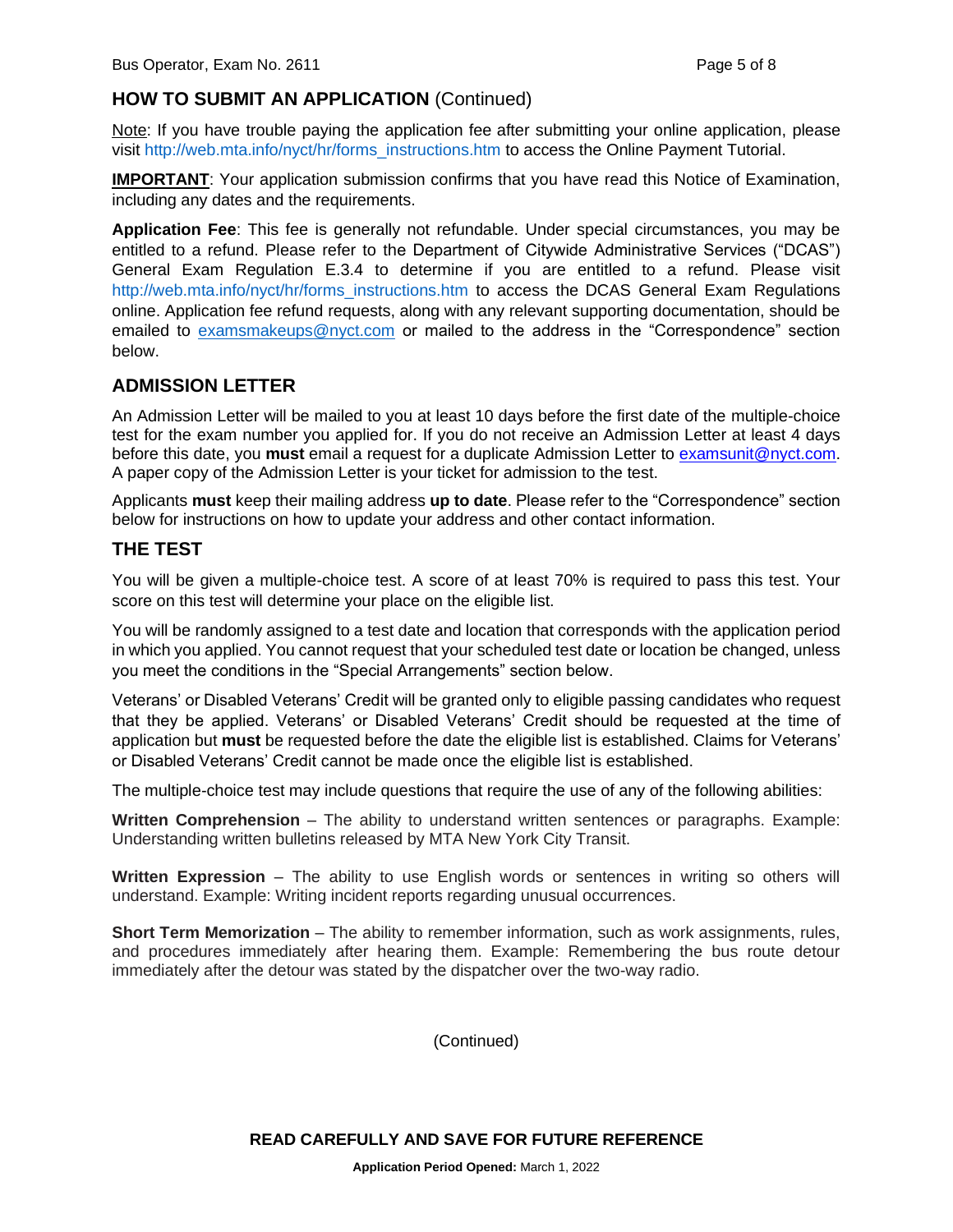#### **THE TEST** (Continued)

**Problem Sensitivity** – The ability to tell when something is wrong or likely to go wrong. It includes being able to identify the whole problem as well as elements of the problem. Example: Recognizing that a parked truck in the bus lane may interfere with the normal operation of the bus.

**Deductive Reasoning** – The ability to apply general rules to specific problems to come up with logical answers. It involves deciding if an answer makes sense. Example: Applying MTA New York City Transit rules and regulations to situations to determine the appropriate action that must be taken.

**Inductive Reasoning** – The ability to combine separate pieces of information, or specific answers to problems to form general rules or conclusions. It includes coming up with a logical explanation for why a series of unrelated events occur together. Example: Determining the action that must be taken based on a combination of observations and radio chatter from other Bus Operators and the Dispatcher.

**Information Ordering** – The ability to follow correctly a rule or set of rules to arrange things or actions in a certain order. The rule or set of rules used must be given. The things or actions to be put in order can include numbers, letters, words, pictures, procedures, sentences, and mathematical or logical operations. Example: Following the step-by-step instructions of a pre-trip inspection of a bus.

**Spatial Orientation** – The ability to tell where you are in relation to the location of some object or to tell where the object is in relation to you. Example: Reading a map and understanding where bus stops are in relation to your location.

**Visualization** – The ability to imagine how something will look after it is moved around or when its parts are moved or rearranged. Example: Understanding that the scene you saw in your front window is the same scene, just rotated when shown in your rear-view mirror after you pass the scene.

**Mechanical Aptitude** – The ability to understand and apply mechanical concepts and principles to solve problems. Example: Understanding that the bus needs fuel when the fuel gauge is near empty.

**Customer Service** – The ability to provide information to passengers in a professional and courteous manner. Example: Giving a passenger directions to a location.

#### **TEST ADMINISTRATION GUIDELINES**

**Warning:** You are not permitted to enter the test site with cellular phones, smart watches, beepers, pagers, cameras, portable media players, or other electronic devices. Calculators are **not** permitted. Electronic devices with an alphabetic keyboard or with word processing or data recording capabilities such as planners, organizers, etc. are prohibited. If you use any of these devices in the building at any time before, during or after the test, you may **not** receive your test results, your test score may be nullified, and your application fee will **not** be refunded.

**Social Distancing** and other safety protocols, **including the wearing of masks**, will be required during the administration of the test. Further details will be provided on your Admission Letter.

You may not have any other person, including children, present with you while you are being processed for or taking the test and no one may wait for you inside of the test site while you are taking the test.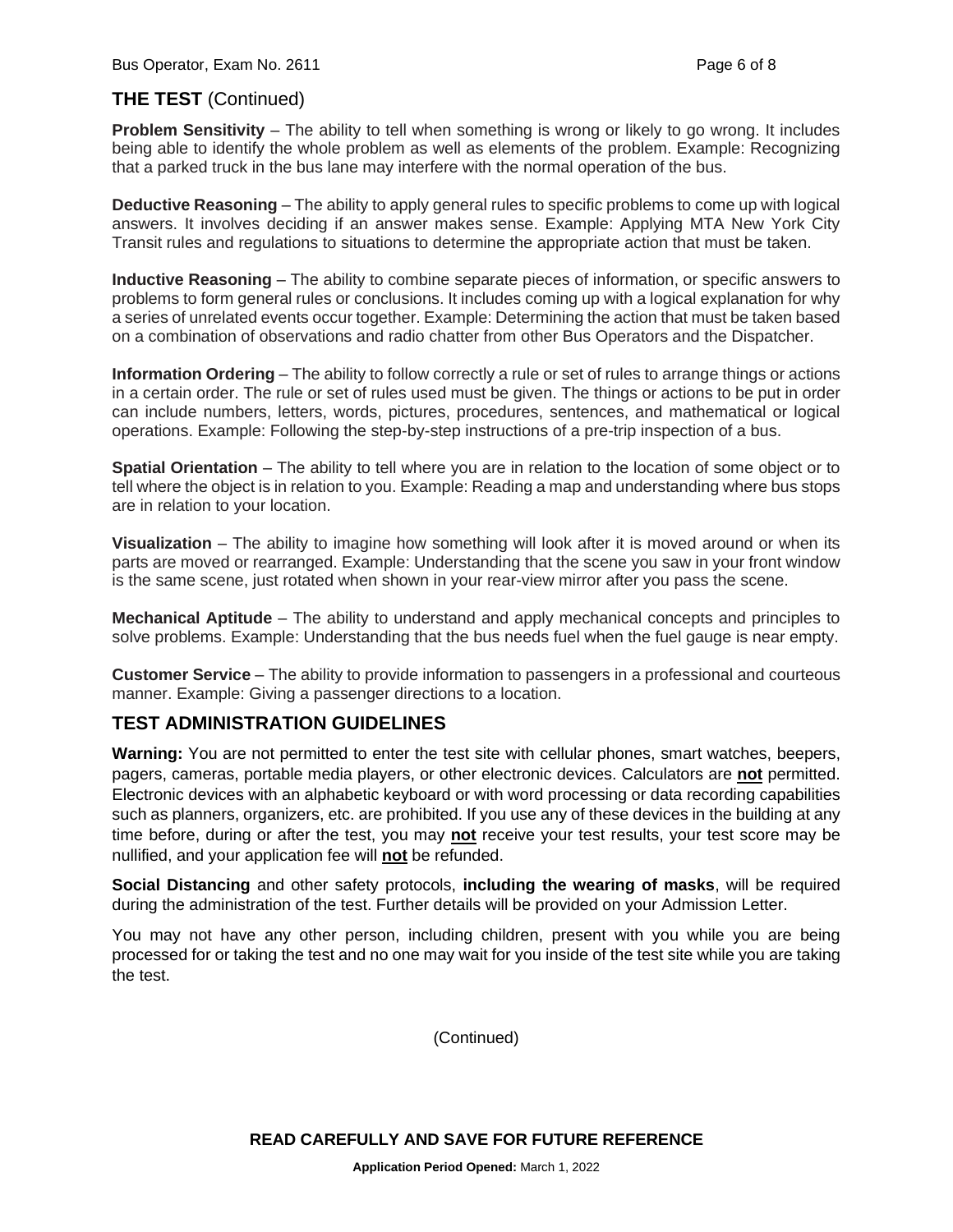# **TEST ADMINISTRATION GUIDELINES** (Continued)

**Required Identification: You are required to bring one (1) form of valid (non-expired) signature and photo bearing identification to the test site**. The name that was used to apply for the exam must match the first and last name on the photo ID. A list of acceptable identification documents is provided below**. If you do not have an acceptable ID, you may be denied testing.** Acceptable forms of identification (bring one) are as follows: State issued driver's license, State issued identification card, US Government issued Passport, US Government issued Military Identification Card, US Government issued Alien Registration Card, IDNYC, Employer ID with photo, or Student ID with photo.

Leaving: You must leave the test site once you finish the test. If you leave the test site after being fingerprinted but before finishing the test, you will not be permitted to re-enter. If you disregard this instruction and re-enter the test site, you may not receive your test results, your test score may be nullified, and your application fee will not be refunded.

#### **THE TEST RESULTS**

If you pass the multiple-choice test, your name will be placed in final score order on an eligible list and you will be given a list number. You will be notified by mail of your test results. If you meet all requirements and conditions, you will be considered for appointment when your name is reached on the eligible list.

#### **ADDITIONAL INFORMATION**

**Training:** All appointees must satisfactorily complete a Bus Operator training program in accordance with MTA New York City Transit standards. Appointees who do not satisfactorily complete the training program will be subject to being terminated.

**Probationary Period:** You will be required to complete a probationary period. If you do not successfully complete the probationary period, you may be terminated.

# **SPECIAL ARRANGEMENTS**

**Special Test Accommodations:** If you plan to request an alternate test date due to your religious observance or special testing accommodations due to disability, please follow the instructions included in the Special Circumstances Guide, which is accessible online at [http://web.mta.info/nyct/hr/forms\\_instructions.htm](http://web.mta.info/nyct/hr/forms_instructions.htm) and will be attached to this Notice of Examination during the application period. An alternate test date due to religious observance must be requested no later than 15 days prior to the date on which multiple-choice testing is expected to begin. Special testing accommodations due to disability must be requested no later than 30 days prior to the date on which multiple-choice testing is expected to begin.

**Make-Up Tests:** You may apply for a make-up test if you cannot take the multiple-choice test as scheduled for any of the following reasons:

- 1. Compulsory attendance before a public body; or
- 2. On-the-job injury or illness caused by municipal employment where you are an officer or employee of the City; or
- 3. Absence from the test within one week after the death of a spouse, domestic partner, parent, sibling, child, or child of a domestic partner where you are an officer or employee of the City; or
- 4. Absence due to ordered military duty; or
- 5. A clear error for which MTA New York City Transit is responsible; or
- 6. A temporary disability, pregnancy-related, or child-birth related condition preventing you from taking the test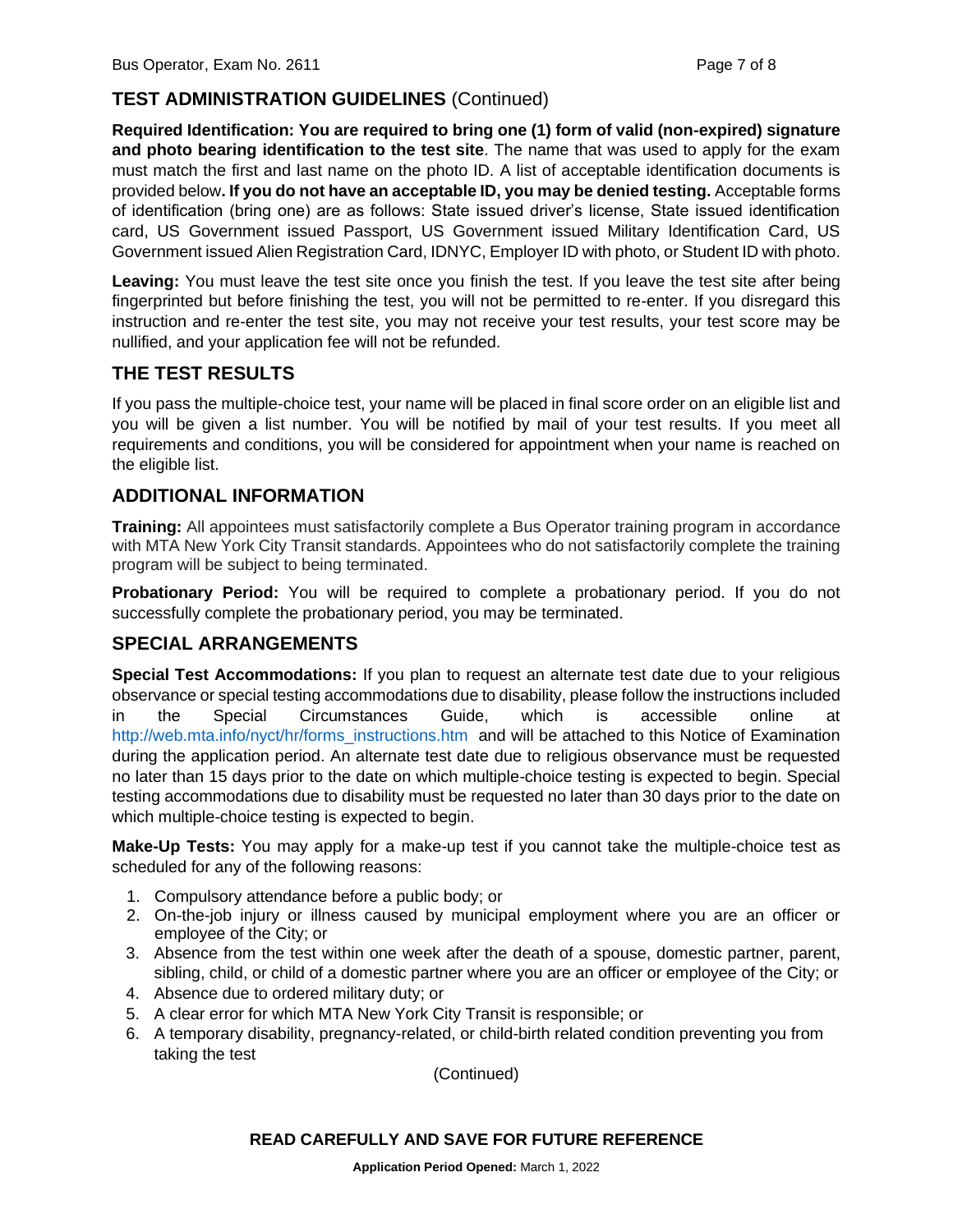# **SPECIAL ARRANGEMENTS** (Continued)

To request a make-up test, submit your request with documentation of the special circumstances that caused you to miss your test (as attachments) by email to [examsmakeups@nyct.com](mailto:examsmakeups@nyct.com) or by mail to the address in the "Correspondence" section below as soon as possible.

#### **CORRESPONDENCE**

**Change of Contact Information:** It is critical that you keep your contact information (i.e., telephone number, mailing address and/or email address) current with MTA New York City Transit. You may miss important information about your exam(s) or consideration for appointment or promotion, including important information that may require a response from you by a specified deadline, if we do not have your correct contact information. To update your contact information, you may

- 1. Email us at [examsunit@nyct.com](mailto:examsunit@nyct.com) with the subject "Contact Info Update;" or
- 2. Mail your request to the address at the end of this section.

Your request must include your full name, exam title(s), exam number(s) and your old and new telephone numbers, mailing and/or email address**. MTA employees must also visit the employee portal at** [www.mymta.info](http://www.mymta.info/) **to update their contact information through the MTA Business Service Center (BSC).**

All other correspondence should be sent to [examsunit@nyct.com](mailto:examsunit@nyct.com) and must include "Bus Operator, Exam Nos. 2611, 2612, 2613, 2614, 3600 and 3601" in the Subject. Alternatively, you can mail your correspondence to the following address:

> Bus Operator, Exam Nos. 2611, 2612, 2613, 2614, 3600 and 3601 MTA New York City Transit 180 Livingston Street, Room 4070 Brooklyn, NY 11201

#### **PENALTY FOR MISREPRESENTATION**

Any intentional misrepresentation on the application or examination may result in disqualification, even after appointment, and may result in criminal prosecution.

\_\_\_\_\_\_\_\_\_\_\_\_\_\_\_\_\_\_\_\_\_\_\_\_\_\_\_\_\_\_\_\_\_\_\_\_\_\_\_\_\_\_\_\_\_\_\_\_\_\_\_\_\_\_\_\_\_\_\_\_\_\_\_\_\_\_\_\_\_\_\_\_\_\_\_\_\_\_\_\_\_\_\_\_\_\_\_\_\_\_\_\_\_\_\_\_\_\_\_\_\_\_\_\_\_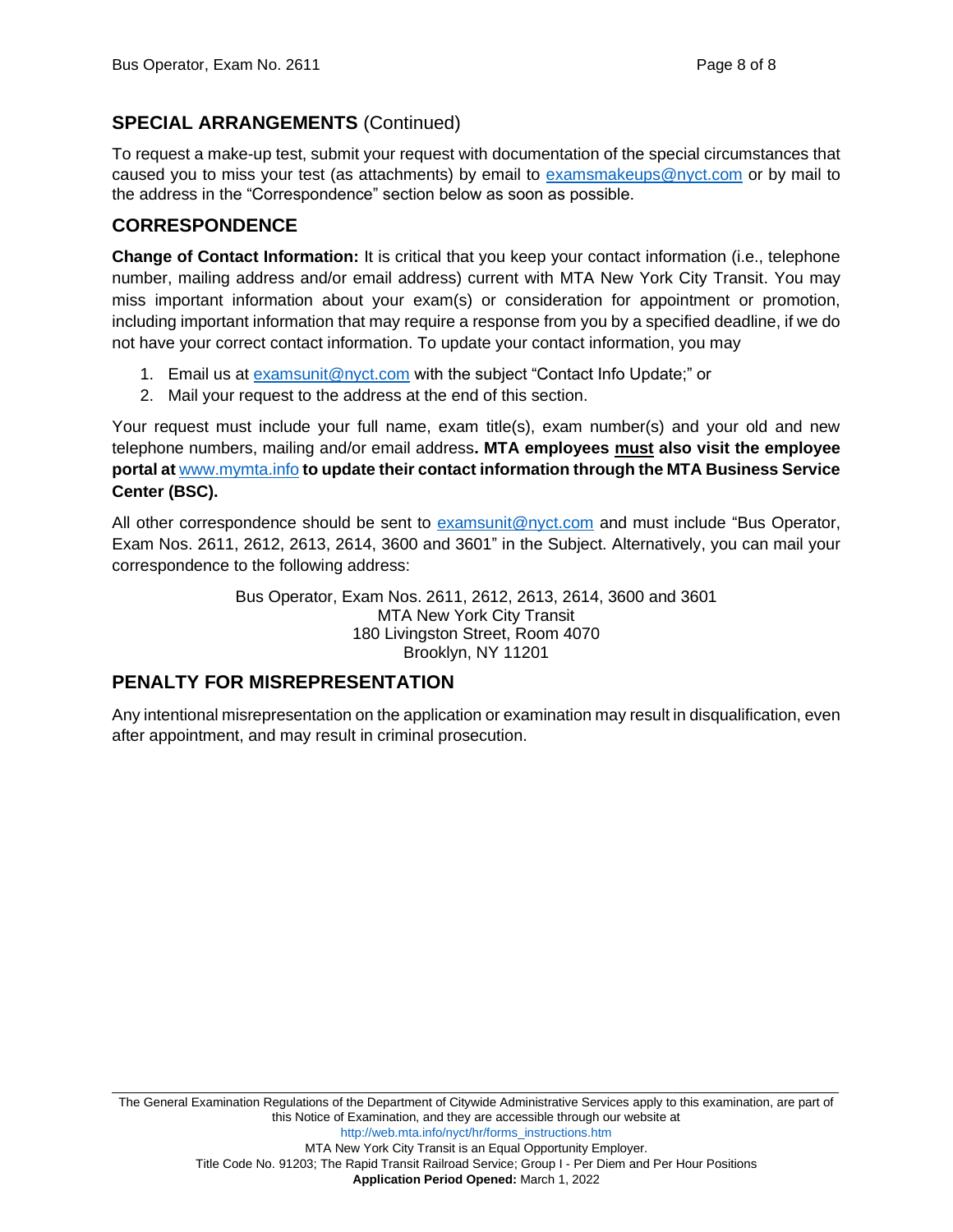

# **New York City Transit**

180 Livingston Street, Room 4070 Brooklyn NY 11201

#### **MTA NEW YORK CITY TRANSIT EXAMINATION FEE WAIVER REQUEST GUIDE**

#### **NEW YORK CITY TRANSIT EXAMINATION FEE WAIVER REQUEST FORM**

#### **TO ALL APPLICANTS:**

In accordance with Civil Service Law Section 50.5(b), the application fee shall be waived for any person who meets at least one of the following criteria during the month you wish to apply for an examination:

| A) Unemployed.                                                                                                     | <b>B)</b> Receiving Supplemental Security Income (SSI) payments.                                                                                     |
|--------------------------------------------------------------------------------------------------------------------|------------------------------------------------------------------------------------------------------------------------------------------------------|
| C) Receiving Medicaid benefits.                                                                                    | D) Receiving Public Assistance in the form of Temporary<br>Assistance for Needy Families (TANF)/Family Assistance<br>or Safety Net Assistance.       |
| E) Certified eligible for a Workforce Investment Act program<br>through New York City's Workforce1 Career Centers. | Veterans Fee Waiver for U.S. Armed Forces<br>F)<br>service members who have served on full-time active duty,<br>other than reserves and/or training. |

| You must complete a separate "EXAMINATION FEE WAIVER REQUEST FORM" for each<br>examination for which you are requesting a fee waiver.                                                                                          |                                                                                                                                                                                                                                |  |
|--------------------------------------------------------------------------------------------------------------------------------------------------------------------------------------------------------------------------------|--------------------------------------------------------------------------------------------------------------------------------------------------------------------------------------------------------------------------------|--|
| PRINT CLEARLY OR TYPE INFORMATION                                                                                                                                                                                              |                                                                                                                                                                                                                                |  |
|                                                                                                                                                                                                                                | SS#: $      -$                                                                                                                                                                                                                 |  |
| Exam Title: The Second Second Second Second Second Second Second Second Second Second Second Second Second Second Second Second Second Second Second Second Second Second Second Second Second Second Second Second Second Sec | Exam Number: The control of the control of the control of the control of the control of the control of the control of the control of the control of the control of the control of the control of the control of the control of |  |
| I request that my application fee for the examination listed above be waived in accordance with the Section 50.5(b) of<br>the State Civil Service Law.                                                                         |                                                                                                                                                                                                                                |  |

#### **\*\*\*\*\*\*\*\*\*\*AFFIRMATION\*\*\*\*\*\*\*\***

I have read the above-mentioned portion of Section 50.5(b) of the Civil Service Law relating to the waiver of the application fee and hereby certify that I am qualified to receive such waiver for the reason indicated below. I understand that if I falsify information concerning my current eligibility in order to obtain the application fee waiver, **I may be banned from appointment to any position within the City** of New York, and may be subject to criminal prosecution. (All such violations will be referred to the Department of Investigation.)

#### **Signature: Date:\_\_\_\_\_\_\_\_\_\_\_\_\_\_\_\_\_\_**

Fee Waiver Criteria Selection: Check only the box that applies to you and for which you have acceptable documentation as described on pages 2 and 3. Complete, sign, and date this form and return it along with your documentation. At the time of applying for the aboveindicated examination, I am currently…

o **A)** an individual who is unemployed.

**O** B) an individual who is receiving Supplemental Security Income (SSI) payments.

- **O** C) an individual who is receiving Medicaid benefits.
- **O** D) an individual who is receiving Public Assistance in the form of Temporary Assistance for Needy Families (TANF)/Family Assistance **or** Safety Net Assistance.
- o **E)** a participant certified eligible for a Workforce Investment Act program through New York City's Workforce1 Career Centers.
- o **F)** an individual who has served in the U.S. Armed Forces on full-time active duty, other than reserves and/or training,

#### **FOLLOW THE INSTRUCTIONS ON PAGES 2 & 3, AND SUBMIT AND SIGN THIS PAGE WITH THE CORRECT DOCUMENTATION.**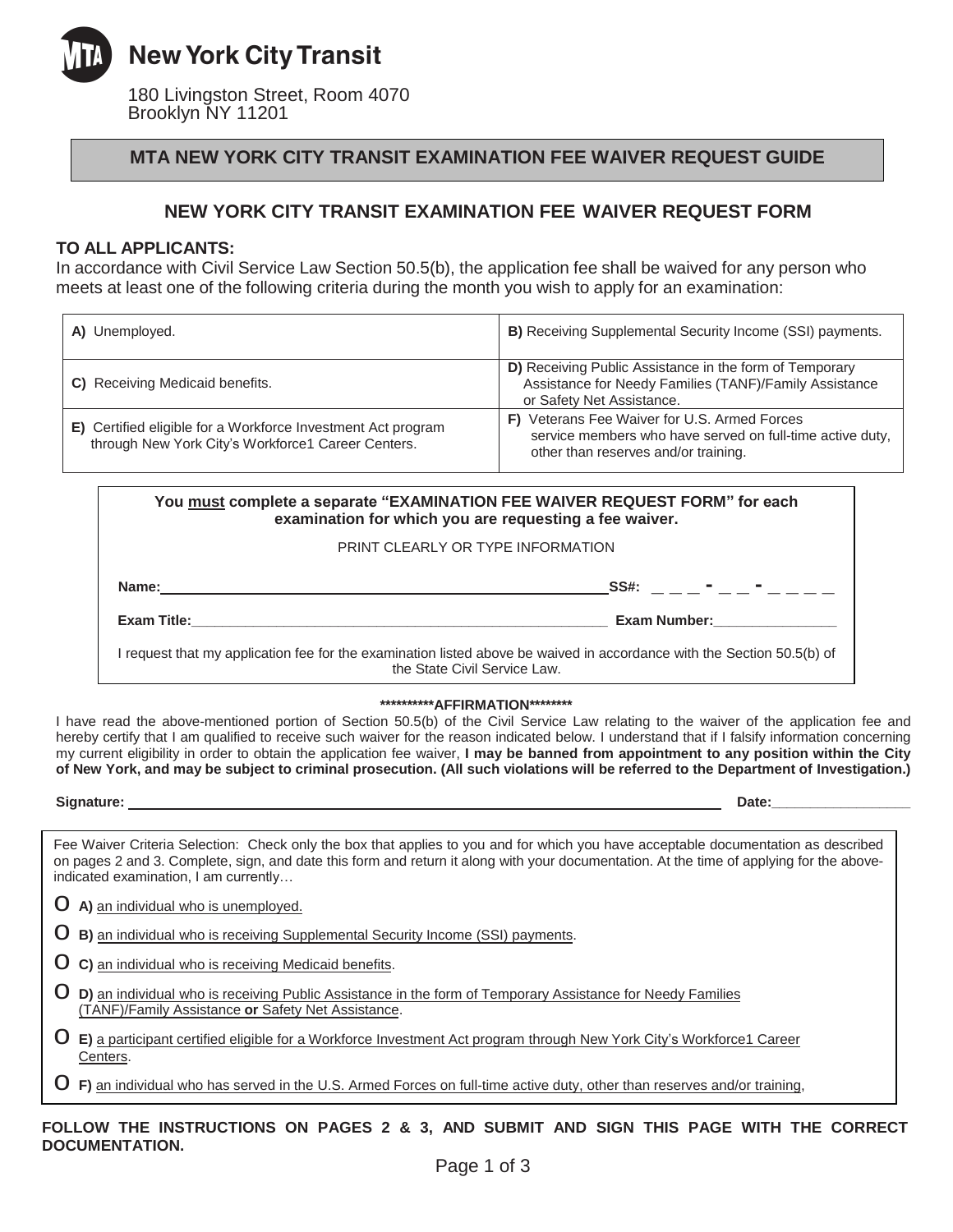

# **MTA NEW YORK CITY TRANSIT EXAMINATION FEE WAIVER REQUEST GUIDE**

#### **EXAMINATION FEE WAIVER SUPPORTING DOCUMENTATION REQUIREMENTS**

- **A)** For an individual who is unemployed: Submit an "*Unemployment Insurance Benefit Payment* **History**" inquiry printout. This printout must include Week Ending dates that correspond with the month that you are applying for an exam. You may obtain this printout from the New York State Department of Labor by calling 1 (877) 221-1634 or online at *[www.labor.state.ny.us](http://www.labor.state.ny.us/)*. For the Department of Labor outside of New York State, you may access their website at *[www.dol.gov](http://www.dol.gov/)* for assistance in locating this type of documentation online for the state in which you reside. If you are unemployed, but not currently receiving Unemployment Insurance Benefits, you may submit an affidavit signed by you stating that you are unemployed, and notarized by a Notary Public. Your affidavit must be dated within the application period for the exam you are applying for. For unemployment benefits received outside of New York State, you may include a copy of your unemployment check that bears your Name and SS# dated and issued for the month in which you are applying for an exam.
- **B)** For an individual who is receiving Supplementary Security Income (SSI) payments: Submit a "*Benefit Verification Break Down Letter*". This printout shows the break down of your monthly payments on letterhead from a Social Security Administration Office in your state that is dated during the month for which you are applying for an exam and specifically indicates that you received SSI benefits that month. Award Letter Notifications re-issued during the month you are applying for an exam that does not include the added information in the OTHER IMPORTANT INFORMATION field that specifically states you are receiving SSI benefits that month will not be accepted. Parents who receive SSI benefits for their minor children are not eligible for a fee waiver.
- **C)** For an individual who is receiving Medicaid benefits or partial benefits that include Medicaid: Submit the "*MA Case/Suffix/ Individual/Summary*" printout. This printout must verify that either your eligibility for Medicaid is coded "AC" for Active, or your authorization period is currently active, or if your case has been closed, the date your case was closed. These dates must include the month for which you are applying for an exam. You may obtain this printout from your assigned worker, or from a New York City Human Resources Administration Medicaid Office or call 1 (877) HRA-8411. If you applied for Medicaid benefits through a hospital or managed care program/organization, you will need to submit documentation on letterhead from that program/organization that is dated during the month you are applying for an exam that specifically verifies your eligibility of receiving Medicaid benefits that month. For Medicaid benefits received outside New York City, you will need to submit documentation on letterhead from a social service agency in your state that is dated during the month you are applying for an exam that specifically verifies your eligibility of receiving Medicaid benefits, or indicates your case is active that month.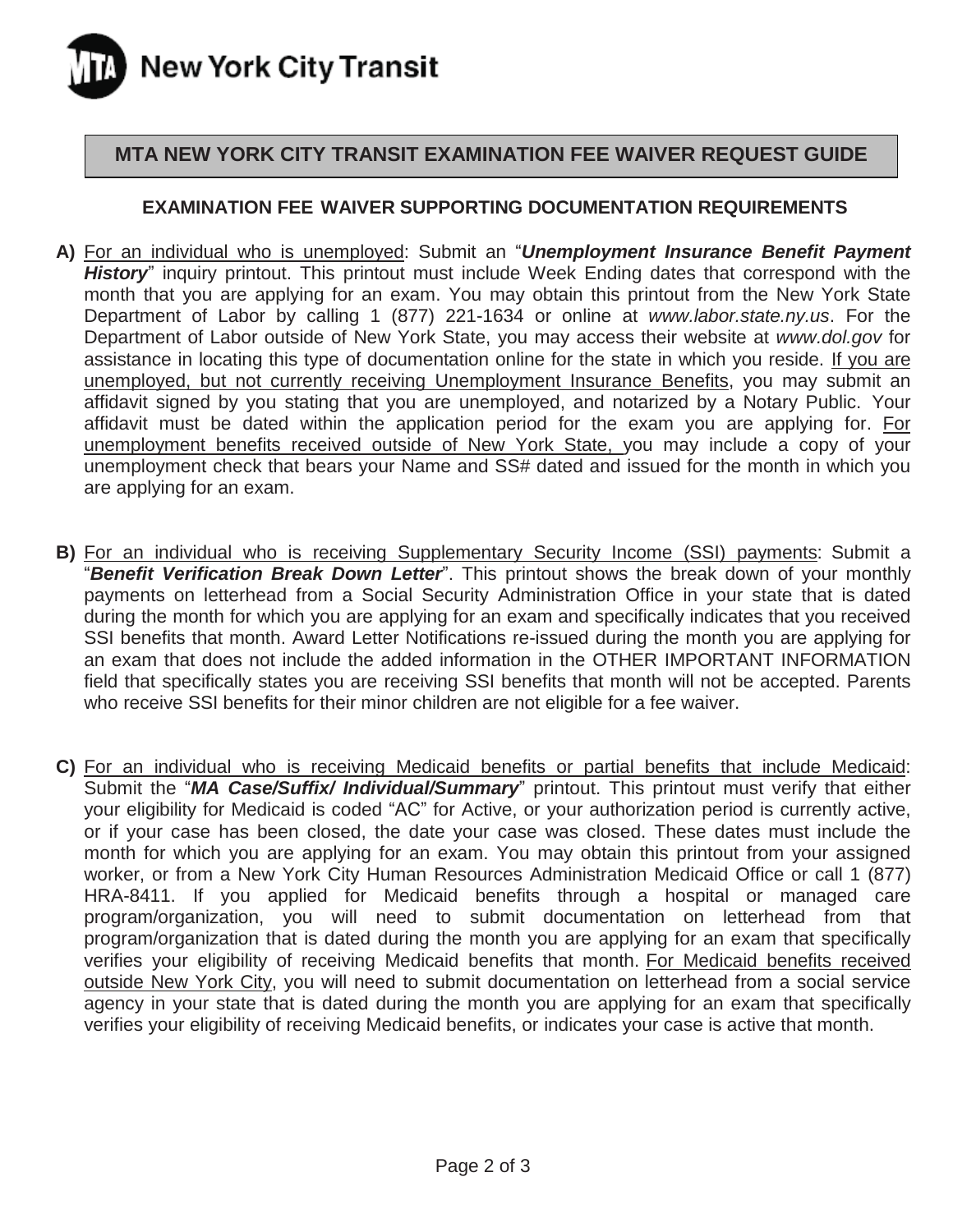**New York City Transit** 

# **MTA NEW YORK CITY TRANSIT EXAMINATION FEE WAIVER REQUEST GUIDE**

- **D)** For an individual who is receiving Public Assistance in the form of Temporary Assistance for Needy Families(TANF)/Family Assistance or Safety Net Assistance benefits: Submit the "*PA Case* **Composition-Suffix/Individual Summary**" printout. This printout must verify that either your eligibility for Public/Cash Assistance is coded "AC" for Active, or if your case has been closed, the date your case was closed. These dates must include the month for which you are applying for an exam. If your case has been coded "SN" for Sanctioned, or if you recently applied for benefits and your case is coded "AP" for Application, you are not eligible to receive a fee waiver. You may obtain this printout from your assigned worker, or from a New York City Human Resources Administration Office or call 1 (877) HRA-8411. For TANF/Family Assistance or Safety Net Assistance benefits received outside New York City, you will need to submit documentation on letterhead from a social service agency in your state that is dated during the month you are applying for an exam that specifically verifies your eligibility of receiving TANF/Family Assistance or Safety Net Assistance benefits, or indicates your case is Active that month.
- **E)** For a participant certified eligible for a Workforce Investment Act program through New York City's Workforce1 Career Centers: Submit documentation on letterhead from the Department of Small Business Services that is dated during the month for which you are applying for an exam and specifically indicates that you are a participant registered with the City's Workforce1 Career Centers for that month. You may obtain this letter only by calling the New York City Department of Small Business Services at (212) 513-6406.
- **F)** For an individual who has served in the U.S. Armed Forces on full-time active duty, other than reserves and/or training: Participants must have been discharged under honorable conditions from the Armed Forces of the United States (Army, Navy, Marine Corps, Air Force, Coast Guard or the National Guard only). The Veterans Exam Fee Waiver cannot be used retroactively for any exam for which you have already applied. Proper documentation must accompany your application. Mail a clear copy of your separation papers (Form DD214, long form) or a Statement of Service letter along with your application package. The Veterans Exam Fee Waiver is available for Promotion and Open Competitive exams. Please note that Veterans Preference Credits and the Veterans Exam Fee Waiver are two separate programs that have different purposes and criteria.

# **SUBMISSION INSTRUCTIONS**

By the deadline stated in the Notice of Examination, you must submit documentation supporting your fee waiver request by mail to MTA New York City Transit, ATTN: Fee Waiver Request for (*Insert Exam Title and Number*), 180 Livingston Street, Room 4070, Brooklyn, NY 11201.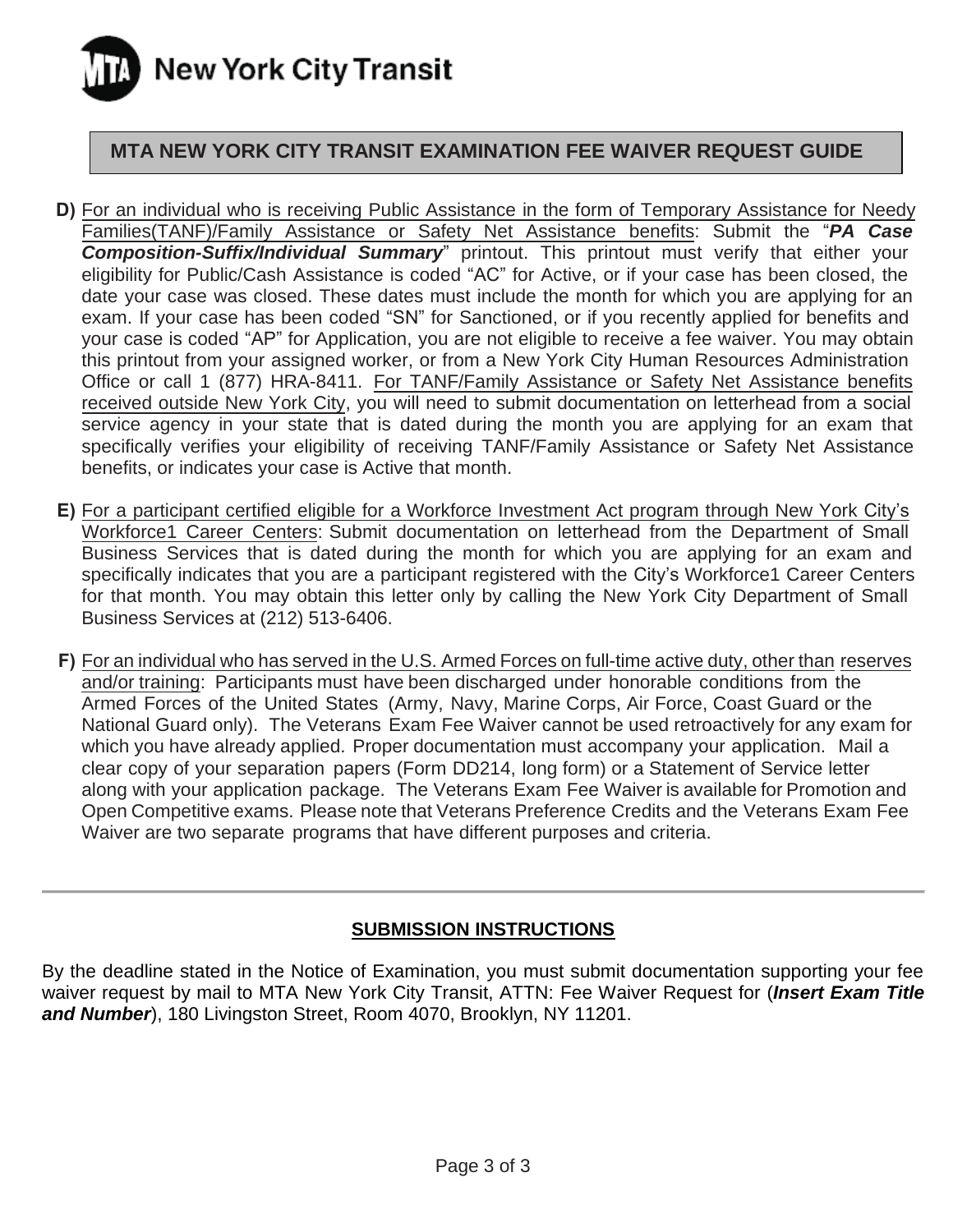

#### **SPECIAL CIRCUMSTANCES Directions for Submission of Requests**

**IMPORTANT: If you believe you have a special circumstance (e.g., disability, military duty) that prevents you from applying as instructed in the Notice of Examination, you may email us during the application period at [examsmakeups@nyct.com](mailto:examsmakeups@nyct.com) to inquire about any available alternative application options.**

# **(A) RELIGIOUS OBSERVANCE:**

Please be advised that if you are unable to test on **any** of the test dates listed on the Notice of Examination because of religious observance, you must notify us of the potential conflict at least **fifteen (15) days** before the first listed test date. Please do not wait to submit your request until you have been sent an Admission Letter, or your request could be denied due to lateness. A separate request must be submitted for **each** exam, and each request must include:

- your full name and Applicant ID (if known) or the last 4 digits of your Social Security Number (SSN),
- the exam number and title, and
- a signed statement on letterhead from your religious organization certifying that your religious observance prohibits you from taking the test on the scheduled date. Please note that you must submit your religious organization's statement with your request; the statement must be dated within the last 12 months; and the statement must be signed by your religious leader or their designee.

#### **To submit the request and documentation described above, you must email or write to**:

Email[: examsmakeups@nyct.com](mailto:examsmakeups@nyct.com) (Please include your signed statement from your religious leader as an attachment.) Mail: MTA NYC Transit, (**Insert** *Exam Title & Number*) – Spec. Circum., 180 Livingston St., Rm 4070, Brooklyn, NY 11201 NOTE: Mail must be postmarked by the deadline, and you are strongly encouraged to purchase tracking when mailing.

# **(B) DISABILITY:**

If you have a disability which will interfere with your ability to take **any** test in this examination without special accommodation(s) or other assistance, you must submit a written request for specific special accommodation(s) for **each** test no later than **thirty (30) days** before the first test date listed on the Notice of Examination (NOE). Each request must include:

- your full name and Applicant ID (if known) or the last 4 digits of your Social Security Number (SSN),
- the exam number and title.
- the specific nature of your disability and a justification for the special accommodation(s), and
- a statement corroborating your disability by a doctor or agency authorized for this purpose. Please note that MTA New York City Transit may request additional information, including medical documentation evidencing that you have a disability and the need for specific special testing accommodation(s). If you have been approved for special testing accommodations in the past, either while attending school or for employment purposes, feel free to include that supporting documentation, as it may expedite the review process.

If you have a temporary disability, pregnancy‐related, or child‐birth‐related condition which prevents you from taking a test on the date that it is scheduled, which is listed on the Notice of Examination (NOE), you may request a make‐up exam by submitting a request no later than **one week following close of the application period**, or, if the temporary disability, pregnancy‐related, or child‐birth‐related condition arises after that date, within **one week following the occurrence**. In addition to the information specified above, the request must include original medical documentation signed by an appropriate, licensed doctor specifying 1) the nature of the condition, 2) the duration of the condition, 3) the functional limitations of the condition, and 4) why the condition prevents you from taking the test as scheduled. Where appropriate and practicable, MTA New York City Transit may provide an alternative form of accommodation, such as an alternative test site. **IMPORTANT**: Supporting documentation **must** satisfy the criteria above. Documentation satisfying an employer's requirement(s) for a leave of absence may **not** be sufficient.

#### **To submit the request and documentation described above, you must email or write to**:

Email: examsmakeups @nyct.com (Please attach documentation signed by your doctor or authorized agency.) Mail: MTA NYC Transit, (**Insert** *Exam Title & Number*) – Spec. Circum., 180 Livingston St., Rm 4070, Brooklyn, NY 11201 NOTE: Mail must be postmarked by the deadline, and you are strongly encouraged to purchase tracking when mailing.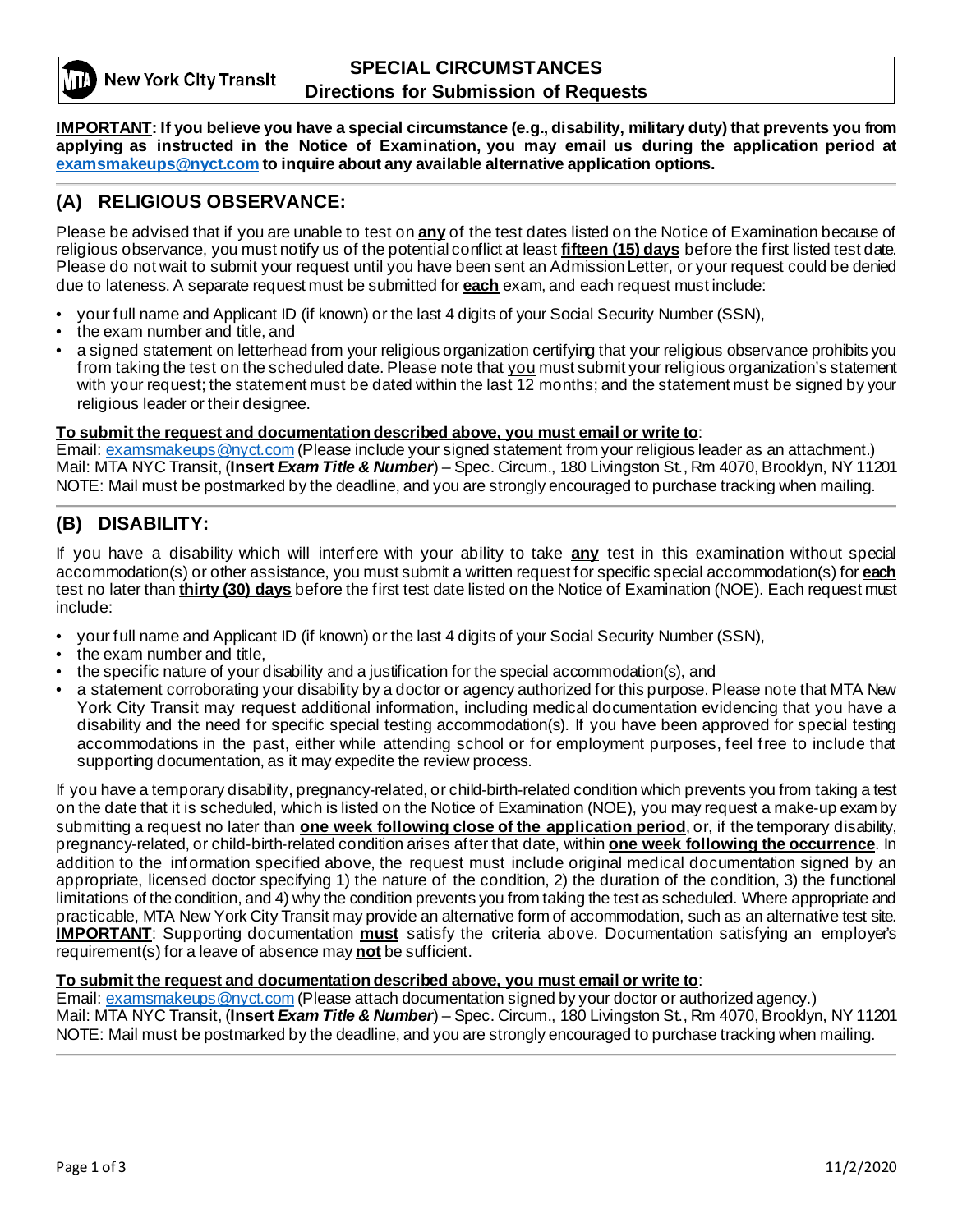

# **(C) VETERANS' / DISABLED VETERANS' CREDIT (ONLY FOR CIVIL SERVICE EXAMS):**

For Veterans' or Disabled Veterans' Credit, you must meet the following requirements by the date of appointment or promotion:

- a. Be a resident of New York State; **and**
- b. Be a United States citizen or an alien lawfully admitted for permanent residence; **and**
- c. Received an honorable discharge or release under honorable conditions from the Armed Forces of the United States. The "Armed Forces of the United States" means the Army, Navy, Marine Corps, Air Force and Coast Guard, including all components thereof, and the National Guard when in the service of the United States pursuant to call as provided by Law; **and**
- d. Have served on full-time active duty, other than active duty for training, in at least one of the following Time of War periods below:

| Armed Forces of the United States during:<br>World War II (Dec 7, 1941 - Dec 31, 1946); or                                                                        |   | You must have received the armed forces expeditionary<br>medal, navy expeditionary medal, or marine corps<br>expeditionary medal for:                                      |
|-------------------------------------------------------------------------------------------------------------------------------------------------------------------|---|----------------------------------------------------------------------------------------------------------------------------------------------------------------------------|
| Korean Conflict (Jun 27, 1950 - Jan 31, 1955); or<br>Vietnam Conflict (Feb 28, 1961 - May 7, 1975); or<br>Persian Gulf Conflict (Aug 2, 1990 - to be determined). | R | Hostilities in Lebanon (Jun 1, 1983 - Dec 1, 1987); or<br>Hostilities in Grenada (Oct 23, 1983 - Nov 21, 1983); or<br>Hostilities in Panama (Dec 20, 1989 - Jan 31, 1990). |

For Disabled Veterans' Credit, in addition to a, b, c, and d, at the time the list is established, you must have been found to have a service connected disability incurred in a Time of War period listed above, which has been rated at least 10 percent by the U.S. Department of Veterans Affairs (V.A.). If the V.A. has not certified the disability as permanent, it must have been rated at least 10 percent by a V.A. physician no more than one year prior to the date of filing your application or the date of establishment of the eligible list.**Veterans' or Disabled Veterans' Credit should be requested at the time of application but MUST be requested before the date the eligible list is established.** Claims for Veterans' or Disabled Veterans' Credit will **not** be processed once the eligible list is established. All claims for Veterans' or Disabled Veterans' Credit will be investigated and you will be required to produce documentation, such as discharge papers, to prove that you are eligible for the credit. **All requests for Veterans' or Disabled Veterans' Credit must include your full name and Applicant ID (if known) or the last 4 digits of your Social Security Number (SSN), and the exam number and title.**

**POINTS:** Disabledveterans areentitled to receive ten additional points in anexam for original appointment orfive additional points in a promotion exam. Non-disabled veterans are entitled to receive five additional points in an exam for original appointment or two and one-half additional points in a promotion exam. **Exception**: If you were certified as a disabled veteran after using non-disabled Veterans' Credit, please refer to <https://www.cs.ny.gov/vetcredits/> for additional information.

#### Note:

- 1. You may use Veterans' or Disabled Veterans' Credit only once after January 1, 1951 for appointment or promotion from a City, State, or County civil service list from a jurisdiction within the State of New York. Note: See exception above.
- 2. Veterans' or Disabled Veterans' credit will be added only to the final score of those candidates who pass all tests associated with the examination.
- 3. Above is only a summary of necessary conditions; complete provisions are contained in statutory and/or decisional law.

#### **To submit a request after applying and before the eligible list is established, you must email or write to**:

Email[: examsunit@nyct.com](mailto:examsunit@nyct.com) (You can attach any relevant supporting documentation to your emailed request) Mail: MTA NYC Transit, (**Insert** *Exam Title & Number*) – Spec. Circum., 180 Livingston St., Rm 4070, Brooklyn, NY 11201 NOTE: Mail must be postmarked by the deadline, and you are strongly encouraged to purchase tracking when mailing.

# **(D) LEGACY CREDIT (ONLY FOR OPEN COMPETITIVE CIVIL SERVICE EXAMS):**

Ten points can be added to the open competitive exam score of a candidate who is the child or sibling of (1) an individual who served the City of New York as a Firefighter, Police Officer, Emergency Medical Technician or Paramedic and was killed in the line of duty; (2) an individual who served the City of New York as a Firefighter or Police Officer and died in the performance of duty as the result of the World Trade Center attack on September 11, 2001 or as the result of participation in the rescue efforts that took place in response to the attack; or (3) an FDNY EMS member in the service of the City of New York who died in the performance of duty as the result of the World Trade Center attack on September 11, 2001 or as the result of participation in the rescue efforts that took place in response to the attack. A candidate can receive Legacy